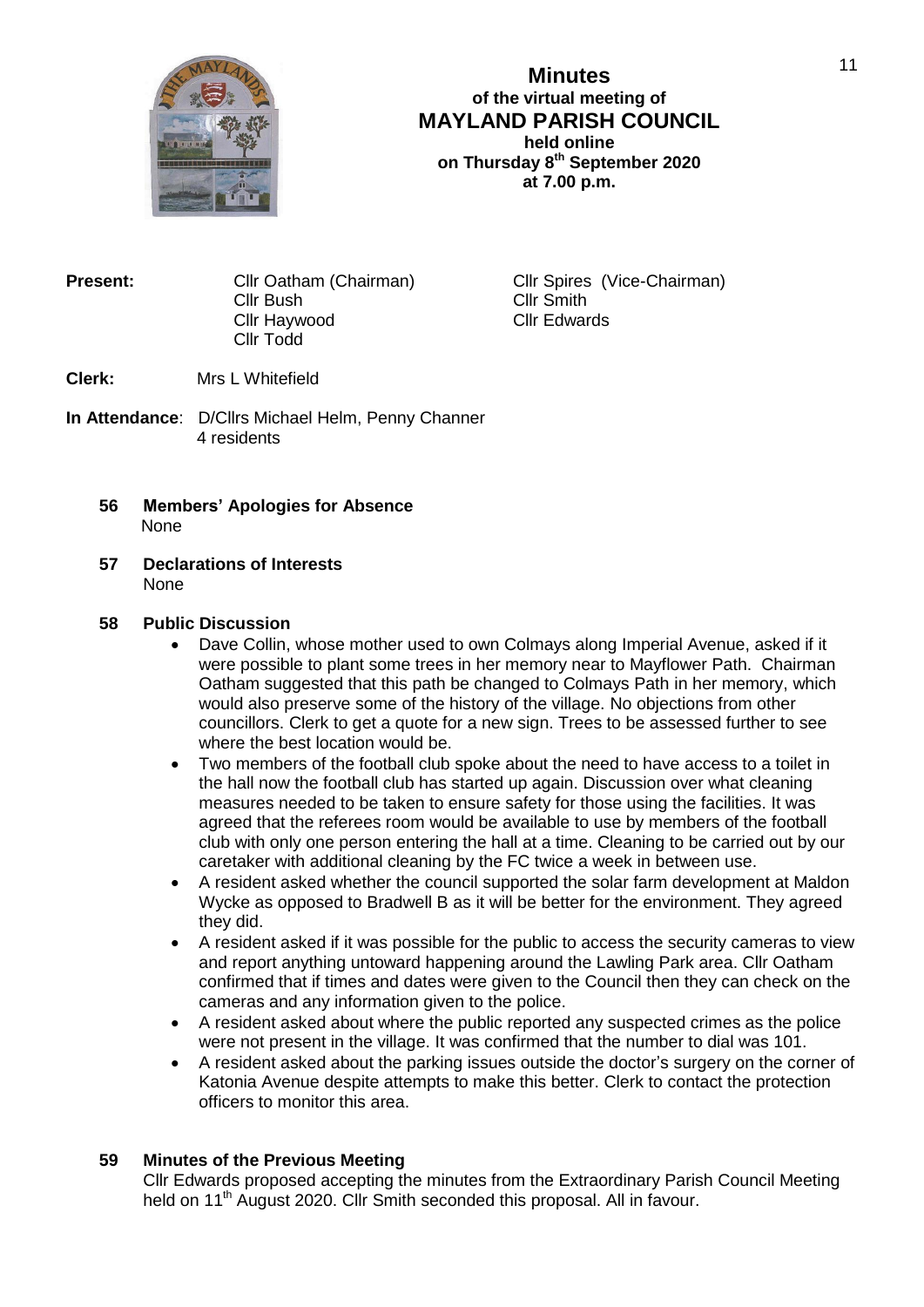## **60 Planning**

The following applications were considered and comment to the Planning Authority agreed:-

## **20/00713/HOUSE PP -08898210**

**Proposal:** Application for non-material amendment following grant of Planning Permission 20/00070/HOUSE (Demolition of existing conservatory and erection of rear extension, front and rear dormer roof alterations and front porch) **Address:** Wicke Pin 9 Katonia Avenue, Mayland

 All objected to this proposal, therefore the recommendation to MDC is the refusal of this proposal. The following reasons are given:

- o Query over planning application as amendments are difficult to make sense of
- o Refused original planning application

#### **20/00734/FUL PP -08914564**

**Proposal**: Change of use from Class B1 to Class B8 together with ancillary works to the existing buildings.

**Address**: Essex Petroleum Supplies Ltd, Land Adjacent Newhouse Farm, Mayland.

6/7 Councillors voted against this proposal, therefore the recommendation to MDC is the refusal of this proposal. The following reasons are given:

- o Entry and Exit onto main road not suitable for this proposal
- o Inappropriate site

### **20/00733/FUL PP -08912186**

**Proposal:** An equestrian arena to ride in the wet winter months and to reduce the reliance of riding on the roads. The arena is to be made of an equestrian sand mix.

**Address:** Land Adjacent Orchard House, Nipsells chase, Mayland

All objected to this proposal, therefore the recommendation to MDC is the refusal of this proposal. The following reasons are given:

No clarification on plans as to where the excess water will go to.

#### **DECISIONS**

- **FUL/MAL/20/00574** Variation of condition 2 on approved planning permission 18/00280/FUL (construction of an apple storage barn) Land North West of Riversleigh, Nipsells Chase **APPROVED**
- **HOUSE/MAL/20/00643** Two storey side extension 17, West Avenue, Mayland **APPROVED**
- **HOUSE/MAL/20/00650** Single storey front and rear extension 1 Bramley Way, Mayland **APPROVED**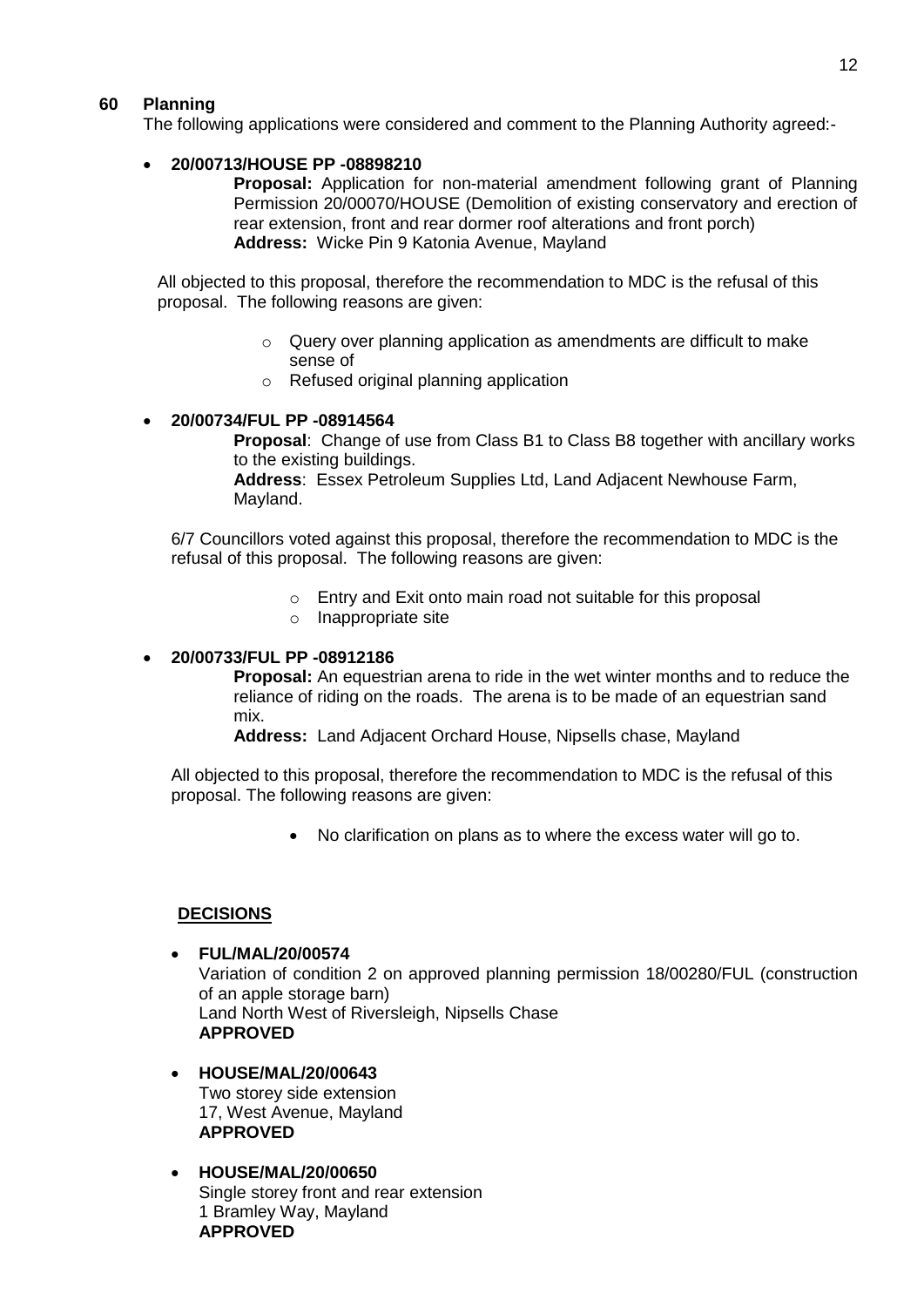Discussion took place between Chairman Oatham and District Councillors Michael Helm and Penny Channer regarding area planning meetings and the change in procedure where a letter needs to be submitted 24 hours in advance of the meeting in order to be read out. Chairman Oatham admitted he felt the Parish Council was unrepresented and that Maldon District Council officers do not listen to the PC views. D/Cllr Helm and D/Cllr Channer said they felt offended by this remark as they try their best to carry out the wishes of the parish council but were not always able to agree. If there were no material planning considerations to oppose the planning applications, then there is little they can do.

Cllr Oatham encouraged the Parish Councillors to fill out a consultation survey recently bought out by the Government to change planning procedures.

### **61 Finance**

**PAYMENTS**

**PETTY CASH**

Councillors received a list of all payments and receipts. The approved payments and receipts are listed below: -

| Date            | Payee                          | Service/supply                             | £ Net    |
|-----------------|--------------------------------|--------------------------------------------|----------|
| 06-Aug-20       | County Broadband               | WiFi                                       | 27.61    |
| 11-Aug-20       | Eon                            | <b>Street Lighting</b>                     | 154.90   |
| 22-Aug-20       | Voipfone                       | <b>Renewal Fee</b>                         | 2.00     |
| 01-Sep-20       | Ahead4                         | Licence fee for Logmein                    | 3.00     |
| 07-Aug-20       | Zoom                           | Monthly subscription                       | 11.99    |
| 17-Aug-20       | Latchingdon Mower shop         | Mower repair                               | 123.30   |
| 27-Aug-20       | <b>SSE Electricity</b>         | Lawling hall Electricity                   | 342.42   |
| 27-Aug-20       | <b>SSE Electricity</b>         | Changing rooms electricity                 | 131.89   |
| 07-Sep-20       | MSJ Garwood                    | <b>Grounds Maintenance August</b>          | 1,709.80 |
| 07-Sep-20       | <b>MSJ Garwood</b>             | Overmark 5 football pitches                | 115.00   |
| 21-Aug-20       | Fordesigns                     | 1 x Cycle sign for Lawling park            | 100.00   |
| 02-Sep-20       | <b>Cummings &amp; Jennings</b> | 2 x Abus keys for park                     | 14.00    |
| 03-Sep-20       | Norton                         | Renewal fee for security                   | 24.99    |
| 04-Sep-20       | A& J Lighting                  | To replace cover on lamp by 10 West Avenue | 103.45   |
| 07-Sep-20       | Petty Cash                     | Top up                                     | 7.59     |
| 15-Sep-20       | <b>NEST</b>                    | <b>Staff Pension</b>                       | 101.31   |
| 25-Sep-20       | MPC Staff                      | <b>Staff Wages</b>                         | 1,735.51 |
| 30-Sep-20       | <b>HMRC</b>                    | Tax & NI                                   | 1,440.87 |
|                 |                                |                                            | 6,149.63 |
| <b>RECEIPTS</b> |                                |                                            |          |
| 04-Aug-20       | M Hill                         | <b>Memorial Plaque</b>                     | 45.00    |
| 03-Sep-20       | Casual hirers                  | Tennis Court hire x 3                      | 9.00     |
| 03-Sep-20       | N Langley                      | <b>Memorial Plaque</b>                     | 45.00    |
|                 |                                |                                            | 99.00    |

07-Sep-20 Post Office 12 x First Class stamps **7.59**

Cllr Oatham proposed that these payments be accepted. Cllr Bush seconded this proposal.

Cllr Haywood verified and signed the bank reconciliations.

Cllr Oatham proposed that in line with the NALC salary pay increases and a yearly increment that the following changes would be made: